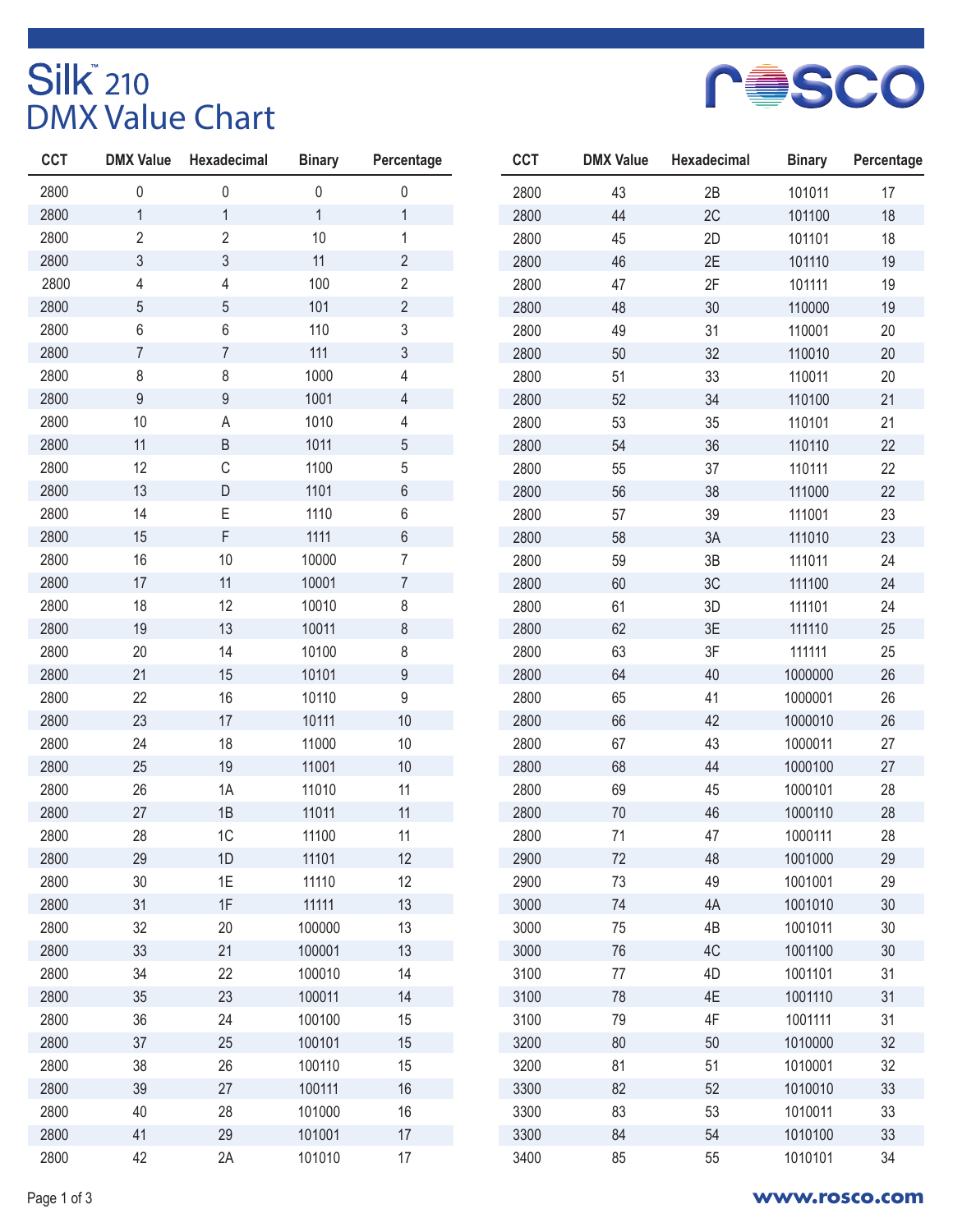## Silk<sup>®</sup> 210<br>DMX Value Chart



| <b>CCT</b> | <b>DMX Value</b> | <b>Hexadecimal</b> | <b>Binary</b> | Percentage |
|------------|------------------|--------------------|---------------|------------|
| 3400       | 86               | 56                 | 1010110       | 34         |
| 3500       | 87               | 57                 | 1010111       | 35         |
| 3500       | 88               | 58                 | 1011000       | 35         |
| 3500       | 89               | 59                 | 1011001       | 35         |
| 3600       | 90               | 5A                 | 1011010       | 36         |
| 3600       | 91               | 5B                 | 1011011       | 36         |
| 3700       | 92               | 5C                 | 1011100       | 37         |
| 3700       | 93               | 5D                 | 1011101       | 37         |
| 3700       | 94               | 5E                 | 1011110       | 37         |
| 3800       | 95               | 5F                 | 1011111       | 38         |
| 3800       | 96               | 60                 | 1100000       | 38         |
| 3900       | 97               | 61                 | 1100001       | 39         |
| 3900       | 98               | 62                 | 1100010       | 39         |
| 3900       | 99               | 63                 | 1100011       | 39         |
| 4000       | 100              | 64                 | 1100100       | 40         |
| 4000       | 101              | 65                 | 1100101       | 40         |
| 4000       | 102              | 66                 | 1100110       | 40         |
| 4100       | 103              | 67                 | 1100111       | 41         |
| 4100       | 104              | 68                 | 1101000       | 41         |
| 4200       | 105              | 69                 | 1101001       | 42         |
| 4200       | 106              | 6A                 | 1101010       | 42         |
| 4200       | 107              | 6B                 | 1101011       | 42         |
| 4300       | 108              | 6C                 | 1101100       | 43         |
| 4300       | 109              | 6D                 | 1101101       | 43         |
| 4400       | 110              | 6E                 | 1101110       | 44         |
| 4400       | 111              | 6F                 | 1101111       | 44         |
| 4400       | 112              | 70                 | 1110000       | 44         |
| 4500       | 113              | 71                 | 1110001       | 45         |
| 4500       | 114              | 72                 | 1110010       | 45         |
| 4600       | 115              | 73                 | 1110011       | 46         |
| 4600       | 116              | 74                 | 1110100       | 46         |
| 4600       | 117              | 75                 | 1110101       | 46         |
| 4700       | 118              | 76                 | 1110110       | 47         |
| 4700       | 119              | 77                 | 1110111       | 47         |
| 4800       | 120              | 78                 | 1111000       | 48         |
| 4800       | 121              | 79                 | 1111001       | 48         |
| 4800       | 122              | 7A                 | 1111010       | 48         |
| 4900       | 123              | 7B                 | 1111011       | 49         |
| 4900       | 124              | 7C                 | 1111100       | 49         |
| 5000       | 125              | 7D                 | 1111101       | 50         |
| 5000       | 126              | 7E                 | 1111110       | 50         |
| 5000       | 127              | 7F                 | 1111111       | 50         |
| 5100       | 128              | 80                 | 10000000      | 51         |

| <b>CCT</b> | <b>DMX Value</b> | <b>Hexadecimal</b> | <b>Binary</b> | Percentage |
|------------|------------------|--------------------|---------------|------------|
| 5100       | 129              | 81                 | 10000001      | 51         |
| 5100       | 130              | 82                 | 10000010      | 51         |
| 5200       | 131              | 83                 | 10000011      | 52         |
| 5200       | 132              | 84                 | 10000100      | 52         |
| 5300       | 133              | 85                 | 10000101      | 53         |
| 5300       | 134              | 86                 | 10000110      | 53         |
| 5300       | 135              | 87                 | 10000111      | 53         |
| 5400       | 136              | 88                 | 10001000      | 54         |
| 5400       | 137              | 89                 | 10001001      | 54         |
| 5500       | 138              | 8A                 | 10001010      | 55         |
| 5500       | 139              | 8B                 | 10001011      | 55         |
| 5500       | 140              | 8C                 | 10001100      | 55         |
| 5600       | 141              | 8D                 | 10001101      | 56         |
| 5600       | 142              | 8E                 | 10001110      | 56         |
| 5700       | 143              | 8F                 | 10001111      | 57         |
| 5700       | 144              | 90                 | 10010000      | 57         |
| 5700       | 145              | 91                 | 10010001      | 57         |
| 5800       | 146              | 92                 | 10010010      | 58         |
| 5800       | 147              | 93                 | 10010011      | 58         |
| 5900       | 148              | 94                 | 10010100      | 59         |
| 5900       | 149              | 95                 | 10010101      | 59         |
| 5900       | 150              | 96                 | 10010110      | 59         |
| 6000       | 151              | 97                 | 10010111      | 60         |
| 6000       | 152              | 98                 | 10011000      | 60         |
| 6000       | 153              | 99                 | 10011001      | 60         |
| 6100       | 154              | <b>9A</b>          | 10011010      | 61         |
| 6100       | 155              | 9B                 | 10011011      | 61         |
| 6200       | 156              | 9C                 | 10011100      | 62         |
| 6200       | 157              | 9D                 | 10011101      | 62         |
| 6200       | 158              | 9E                 | 10011110      | 62         |
| 6300       | 159              | 9F                 | 10011111      | 63         |
| 6300       | 160              | A <sub>0</sub>     | 10100000      | 63         |
| 6400       | 161              | A1                 | 10100001      | 64         |
| 6400       | 162              | A2                 | 10100010      | 64         |
| 6400       | 163              | A <sub>3</sub>     | 10100011      | 64         |
| 6500       | 164              | A4                 | 10100100      | 65         |
| 6500       | 165              | A <sub>5</sub>     | 10100101      | 65         |
| 6500       | 166              | A <sub>6</sub>     | 10100110      | 66         |
| 6500       | 167              | A7                 | 10100111      | 66         |
| 6500       | 168              | A <sub>8</sub>     | 10101000      | 66         |
| 6500       | 169              | A <sub>9</sub>     | 10101001      | 67         |
| 6500       | 170              | AA                 | 10101010      | 67         |
| 6500       | 171              | AB                 | 10101011      | 68         |

## Page 2 of 3 **www.rosco.com**